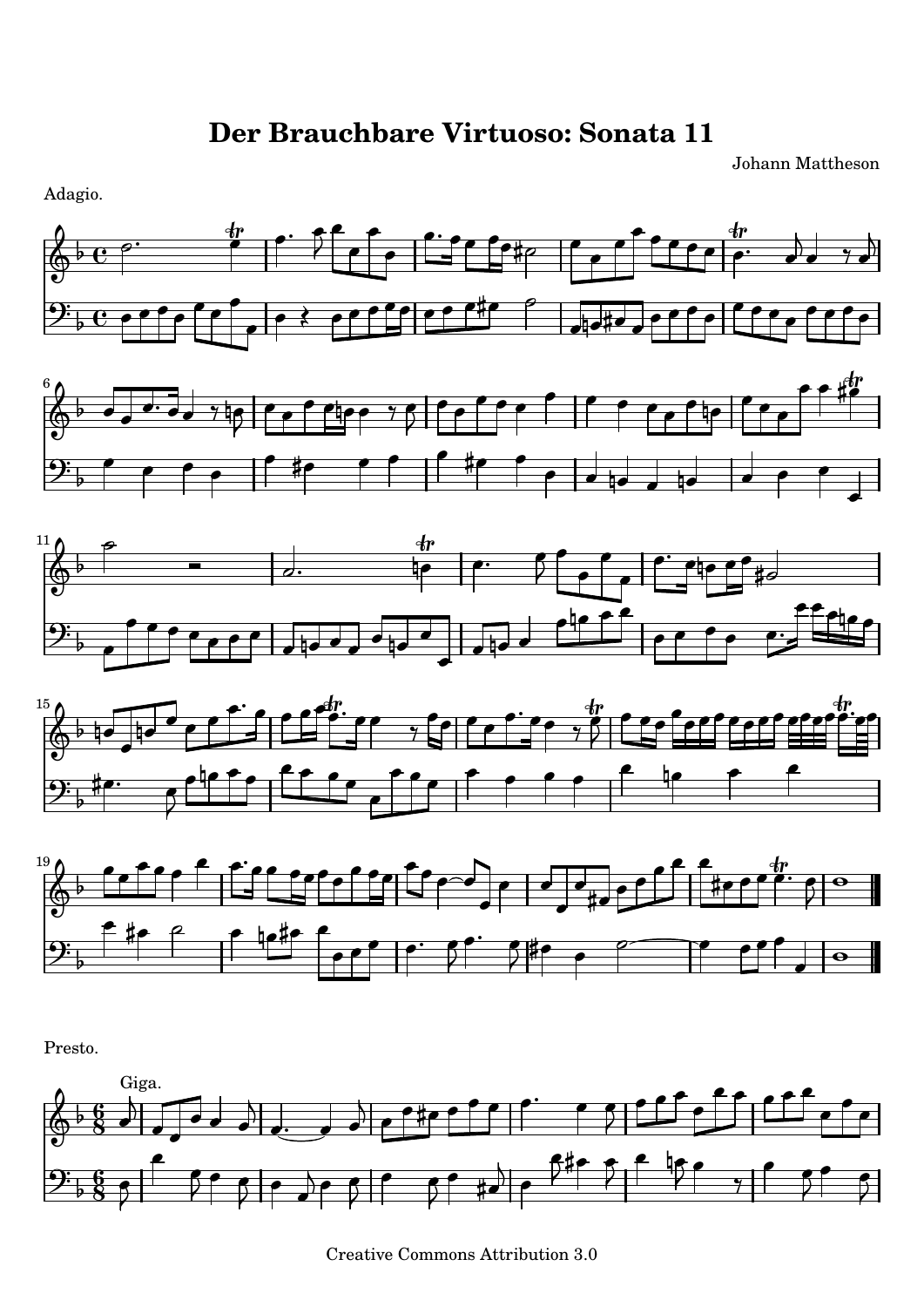









Adagio.

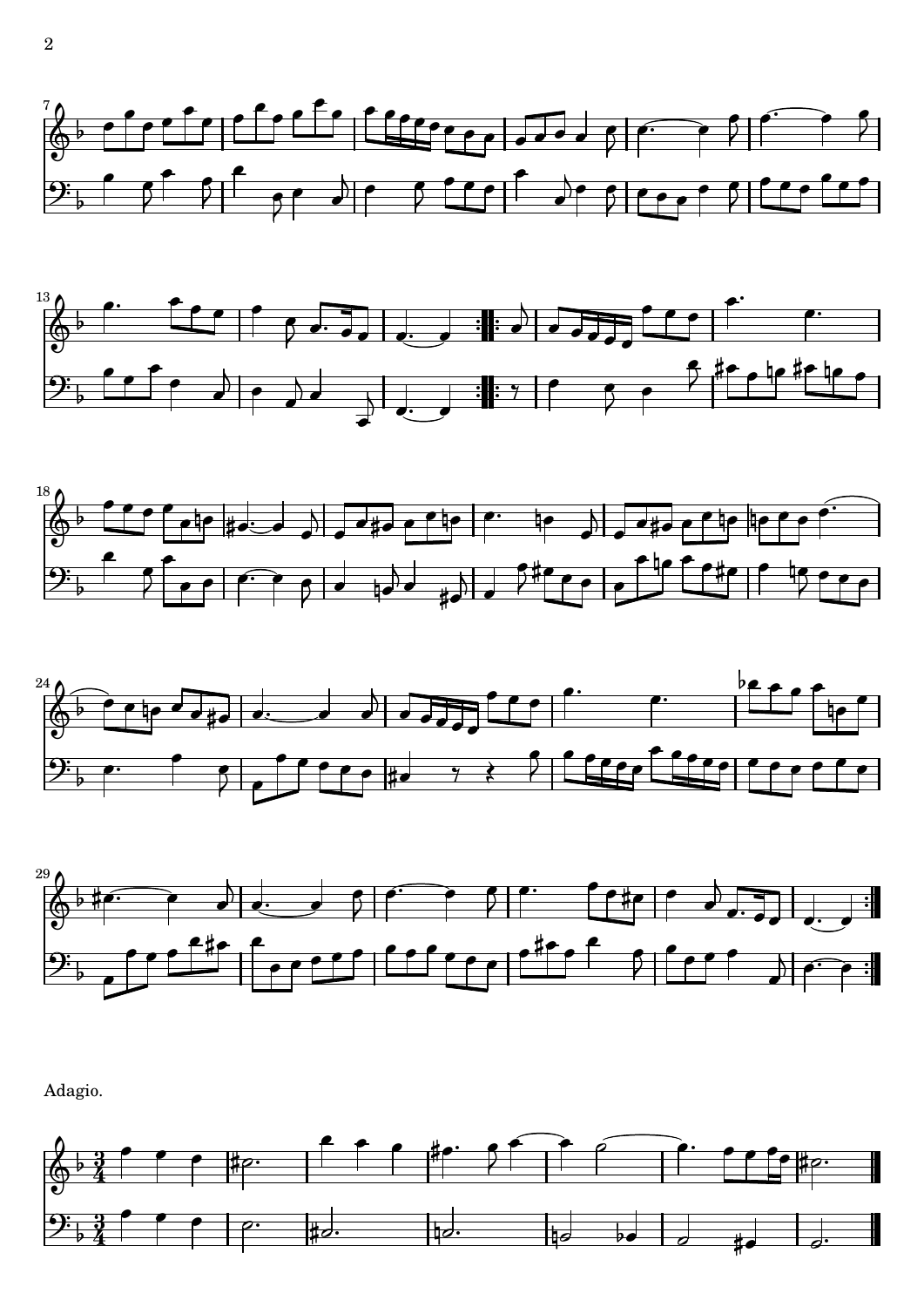Allegro.